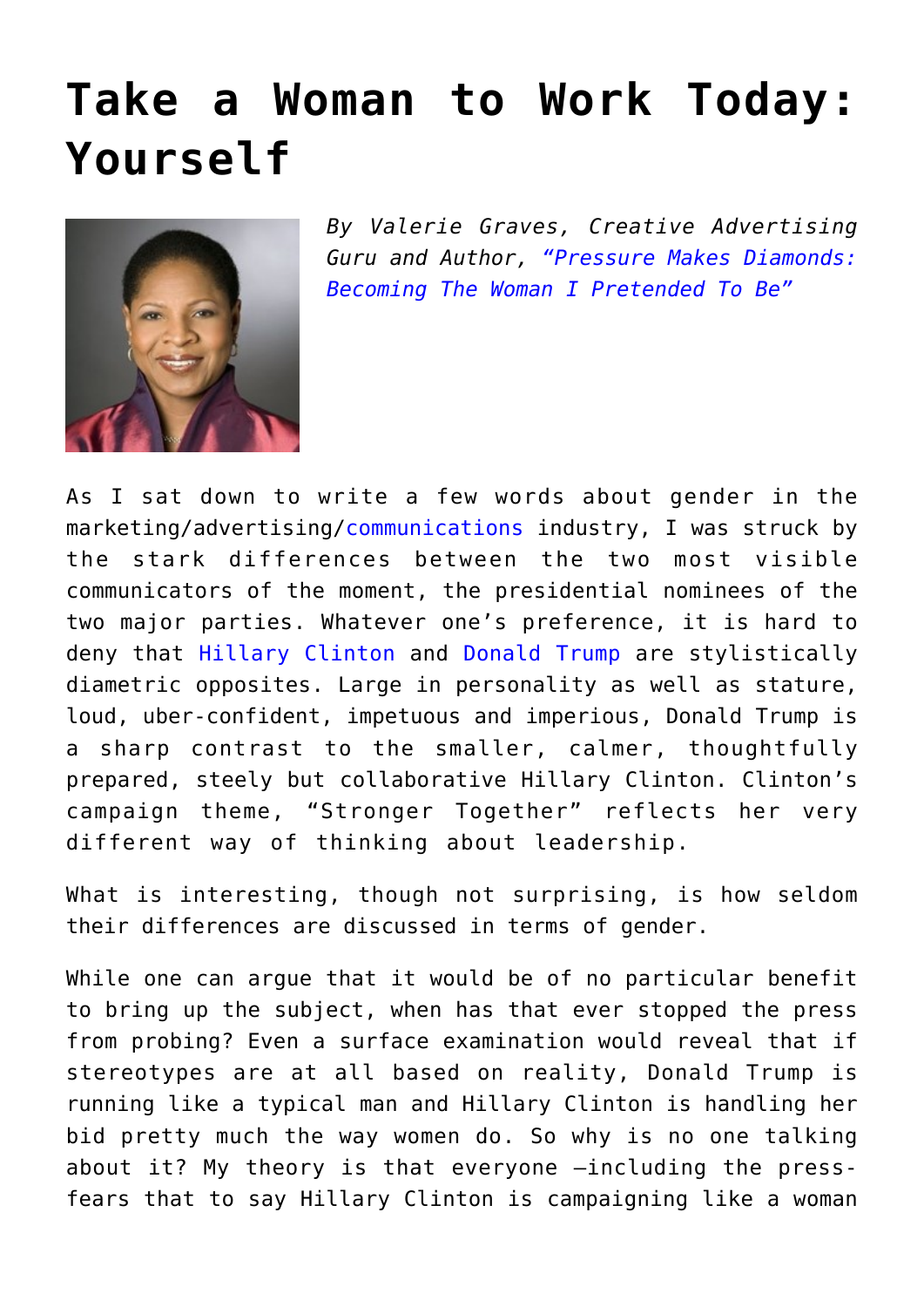would be considered a negative attack, implying weakness, softness and a general lack of "the right stuff" to handle a job that, based on the evidence, seems to require a healthy dose of testosterone as a qualifying factor. To remark, on the other hand, that Donald Trump is running like a man would imply good and admirable things. Take this sharp contrast out of the world of high stakes politics, and you will be left with a situation that is played out daily in the nation's executive suites.

Less well-known women are getting things done in the same less bombastic, more thoughtful and inclusive way as Clinton, without getting or taking credit for handling the task "like a real woman." Maggie Wilderotter, former CEO of Frontier Communications, was quoted by CNN as saying women are "very good at multitasking, have a sixth sense with people, are nurturing and service-oriented." In more than one circumstance, I have witnessed situations where male executives, entrusted with powerful leadership positions, owed much of their success to female subordinates who, far from merely implementing the ideas of their bosses, were actually major contributors to the ideas themselves. Those women generally received credit only for being "good at their jobs," rather than being innovative, effective leaders and team builders. According to CNN Money, although only 4.4% of CEO jobs in Fortune 500 Companies are held by women, females hold 16.5% of the four executive positions just below CEO in the S&P 500– chief financial officers, chief operating officers and other key roles at major companies. Although still a dismal number considering that women comprise more than half the population, it seems proportionally significant.

It is time to recognize and legitimize the value of womanliness in the workplace. That way, a new generation of females can be cognizant of the value of high emotional intelligence, collaborative, communicative inclinations and even –dare I say it- a bit of maternal instinct. As a Creative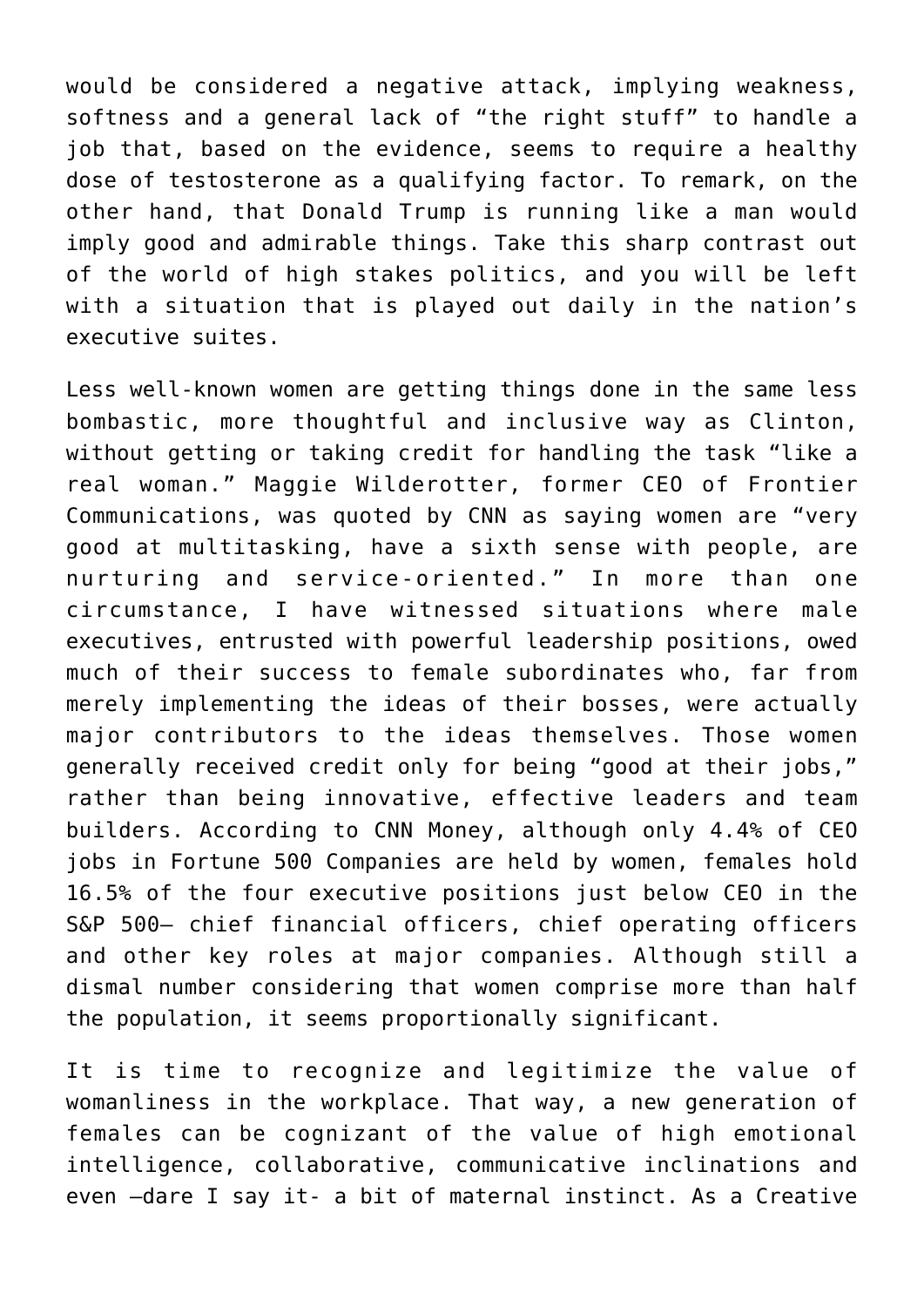Director and ultimately a Chief Creative Officer of two advertising agencies working for Fortune 500 clients, I found great use for the skill set common to wives and mothers, who cannot simply fire their mates and children. Understanding, on an individual level, what motivates people and nurturing the best out of them is a necessity of competent mothering, yet few children doubt that Mom is in charge. Respectful collaboration and partnership, as opposed to subordination, are often the hallmarks of successful marriage. Affirming and consciously incorporating a woman's proclivities can be expected to yield great dividends. Companies with a high representation of women board members, for example, significantly outperformed those with no female directors, according to a 2011 analysis of financial results at Fortune 500 companies by nonprofit research organization Catalyst.

Most of all, it will be beneficial for women themselves to realize that what makes us women is also part and parcel of what makes us successful. In my book, "Pressure Makes Diamonds: Becoming the Woman I Pretended to Be," I detail the career breakthrough that occurred when I realized that life as an African American had given me an empathy and insight that translated to expertise in communicating with black audiences and being a manager and executive in multicultural environments. In an era that places great stock in authenticity, I look forward to the rising realization that we females do not succeed in spite of being women, but because of it. Our "womanly" characteristics can be the counterbalancing energy to the "masculine" tendencies that too narrowly define our concept of leadership. For too long, recognition for women has been too dependent on our ability to behave and perform like men. Moving forward, we should seize the opportunity to bring our whole, authentic selves to the job. Today, take a woman to work and turn her loose.

*About the Author: Author and creative guru Valerie Graves, whom Advertising Age magazine named one of the "100 Best and*